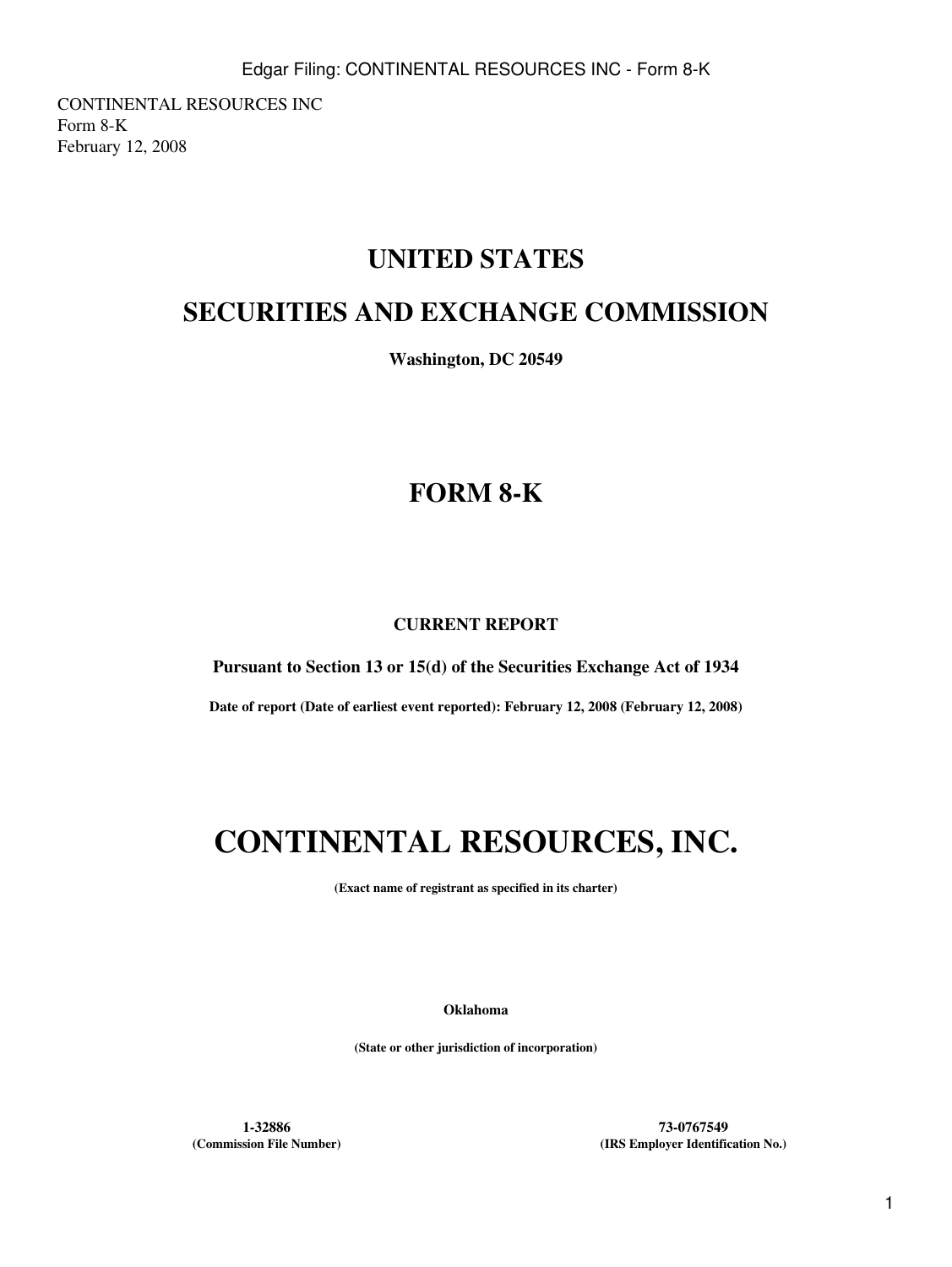Edgar Filing: CONTINENTAL RESOURCES INC - Form 8-K

#### **302 N. Independence**

**Enid, Oklahoma 73701**<br> **1288 1299 1299 1299 1299 1299 1299 1299 1299 1299 1299 1299 1299 1299 1299 1299 1299**  $(A$ ddress of principal executive offices)

**(580) 233-8955**

(Registrant s telephone number, including area code)

**(Former name or former address, if changed since last report)**

Check the appropriate box below if the Form 8-K filing is intended to simultaneously satisfy the filing obligation of the registrant under any of the following provisions ( *see* General Instruction A.2. below):

- ¨ Written communications pursuant to Rule 425 under the Securities Act (17 CFR 230.425)
- ¨ Soliciting material pursuant to Rule 14a-12 under the Exchange Act (17 CFR 240.14a-12)
- ¨ Pre-commencement communications pursuant to Rule 14d-2(b) under the Exchange Act (17 CFR 240.14d-2(b))
- ¨ Pre-commencement communications pursuant to Rule 13e-4(c) under the Exchange Act (17 CFR 240.13e-4(c))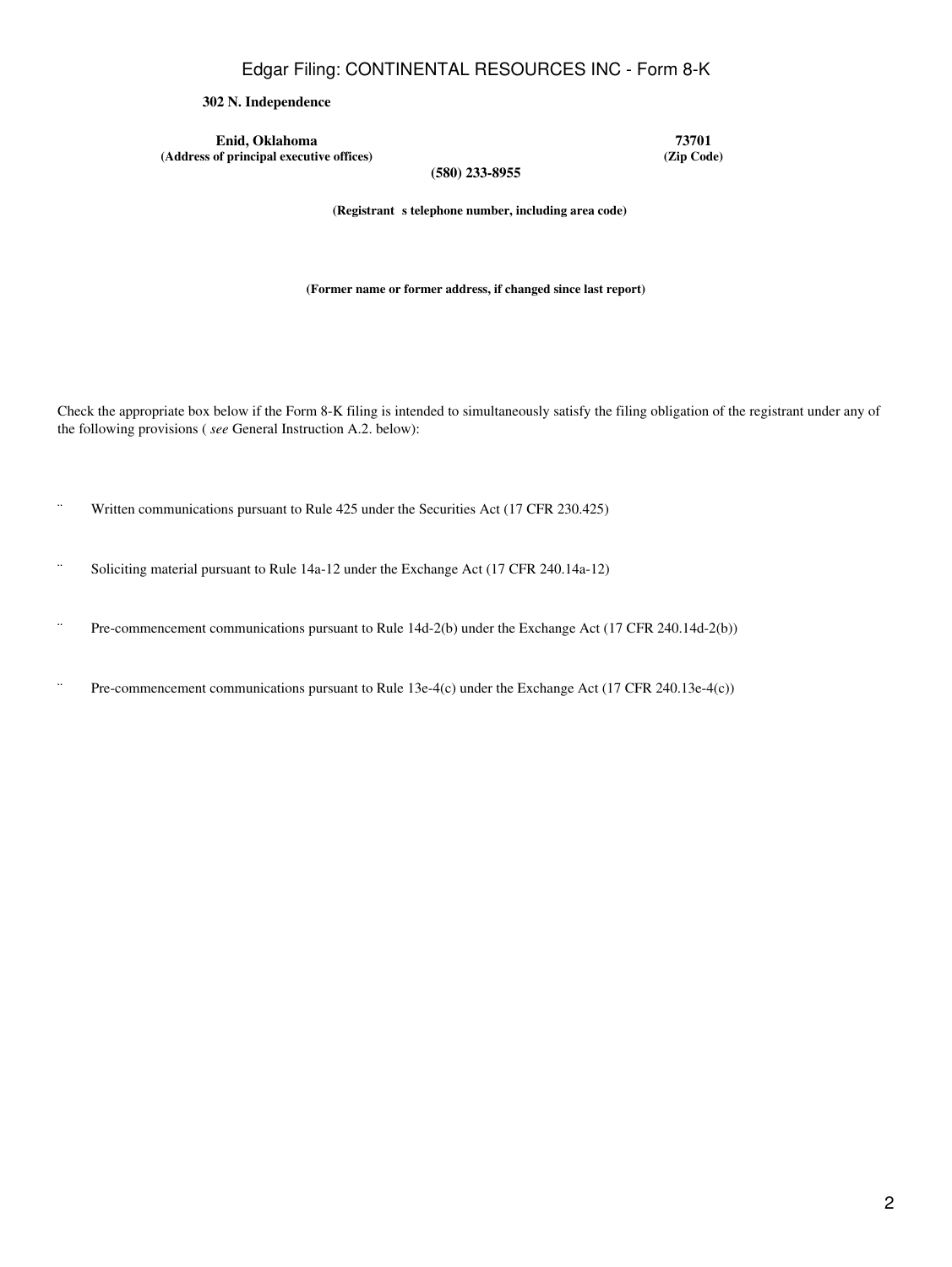#### **Item 7.01 Regulation FD Disclosure**

Continental Resources previously announced that it will participate in Deutsche Bank 2008 Small and Mid Cap Growth Conference to be held in Naples, Florida on February 13-15, 2008. President Mark E. Monroe will present at the conference on Friday, February 15, 2008, at 8:40 a.m. Eastern Time. Mr. Monroe s presentation will be webcast live on the Company s website at www.contres.com. A copy of the presentation is being furnished as an exhibit to this report on Form 8-K.

Continental increased its commitment under its credit facility from \$300 million to \$400 million in connection with recent property acquisitions.

In accordance with General Instruction B.2 to Form 8-K, the information being filed under Items 7.01 shall not be deemed filed for purposes of Section 18 of the Securities Exchange Act of 1934 or otherwise subject to the liabilities of that section, nor shall it be deemed incorporated by reference in any filing.

#### **Item 9.01 Financial Statements and Exhibits.**

(d) Exhibit

**Exhibit Number Description** 99.1 Presentation dated February 15, 2008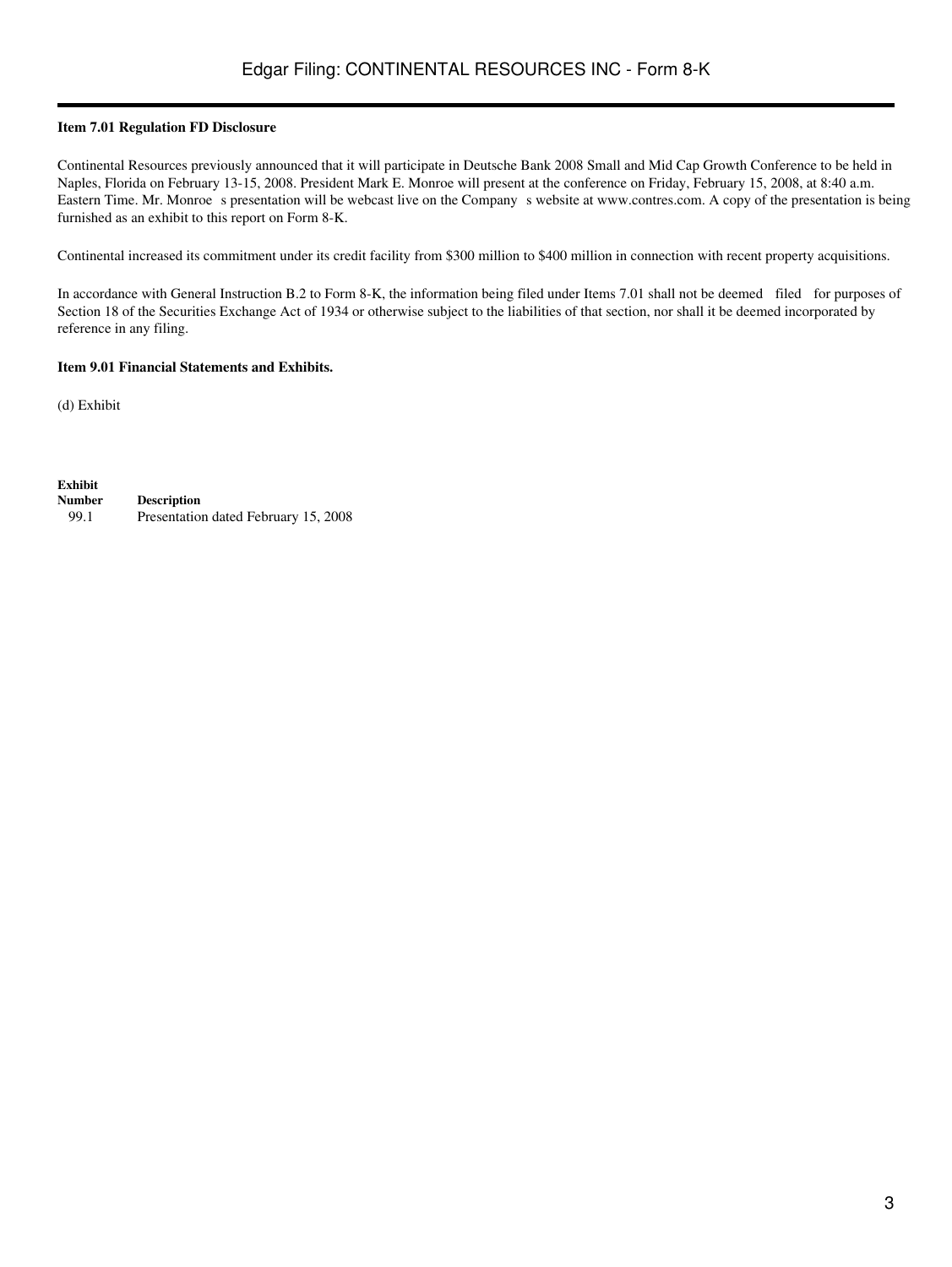#### SIGNATURES

Pursuant to the requirements of the Securities Exchange Act of 1934, the registrant has duly caused this report to be signed on its behalf by the undersigned hereunto duly authorized.

#### CONTINENTAL RESOURCES, INC.

(Registrant)

Dated: February 12, 2008

By: /s/ John D. Hart John D. Hart

Vice President, Chief Financial Officer and Treasurer